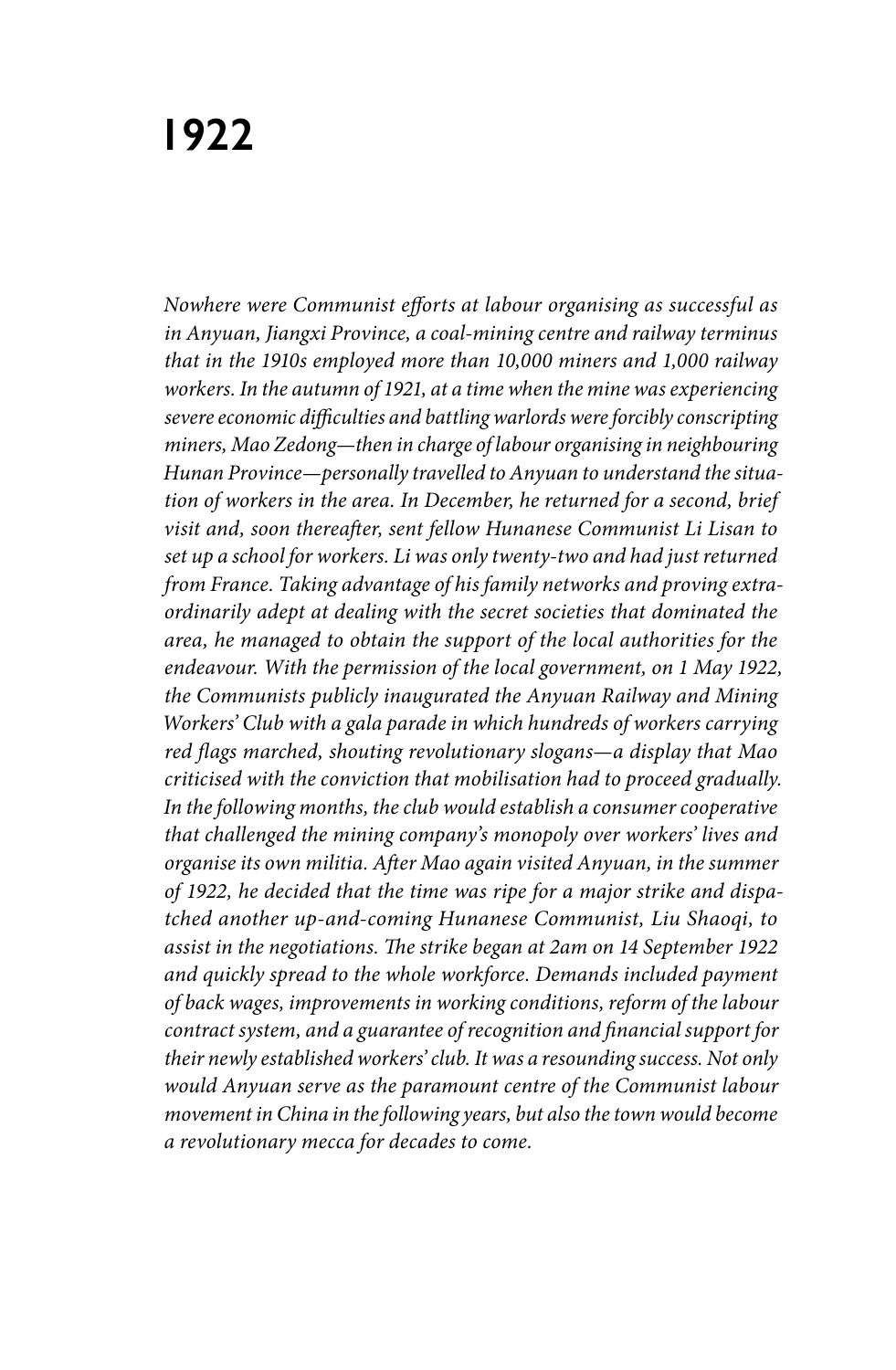## **The Anyuan Strike of 1922: Lessons in Leadership**

Elizabeth J. PERRY

**On** 14 September 1922, the first major industrial strike mobilised<br>and led by operatives of the newly founded Chinese Communist<br>Party (CCP) erupted at the Anyuan (安源) coalmine in Jiangxi<br>Province  $\frac{1}{2}$  aunched in the and led by operatives of the newly founded Chinese Communist Province.<sup>1</sup> Launched in the name of the CCP-sponsored Anyuan Railway and Mining Workers' Club (安源路矿工人俱乐部), the dramatic five-day walkout by more than 13,000 miners and railroad workers succeeded in winning major concessions for the strikers: payment of back wages, improved working conditions, reform of the labour contract system, and a guarantee of recognition and financial support for their workers' club.2

The Anyuan 'great strike' of 1922 has attained iconic status in the history of the Chinese Communist revolution as an early expression of proletarian prowess. The Marxist intellectual and labour organiser Deng Zhongxia highlighted its signal importance in his canonical chronology of the labour movement: 'The strike demonstrated the great enthusiasm and courage of the masses … It was a complete victory.'3 Even an anti-Communist historian acknowledged its significance, characterising Anyuan as 'the most notorious strike in the annals of the Chinese labour movement'.4

The impressive size and success of the strike, coming so soon after the establishment of the CCP and directly attributable to its organisational efforts, were certainly sufficient to justify a prominent place in the history books. But more important than the event itself were the lessons in mass mobilisation that Anyuan bequeathed to future Communist efforts. Here in embryonic form was a pattern—derivative of and yet distinctive from Russian precedents—that would inform the CCP labour movement for years to come.

The Role of Secret Societies

Labour unrest at Anyuan pre-dated the advent of the Communists. For decades before the 1922 strike, the coalmine had been the site of frequent protests. This is not surprising when one considers the industrial setting. The mining company at Anyuan also owned the adjoining railway that transported coal across provincial lines for use in enterprises throughout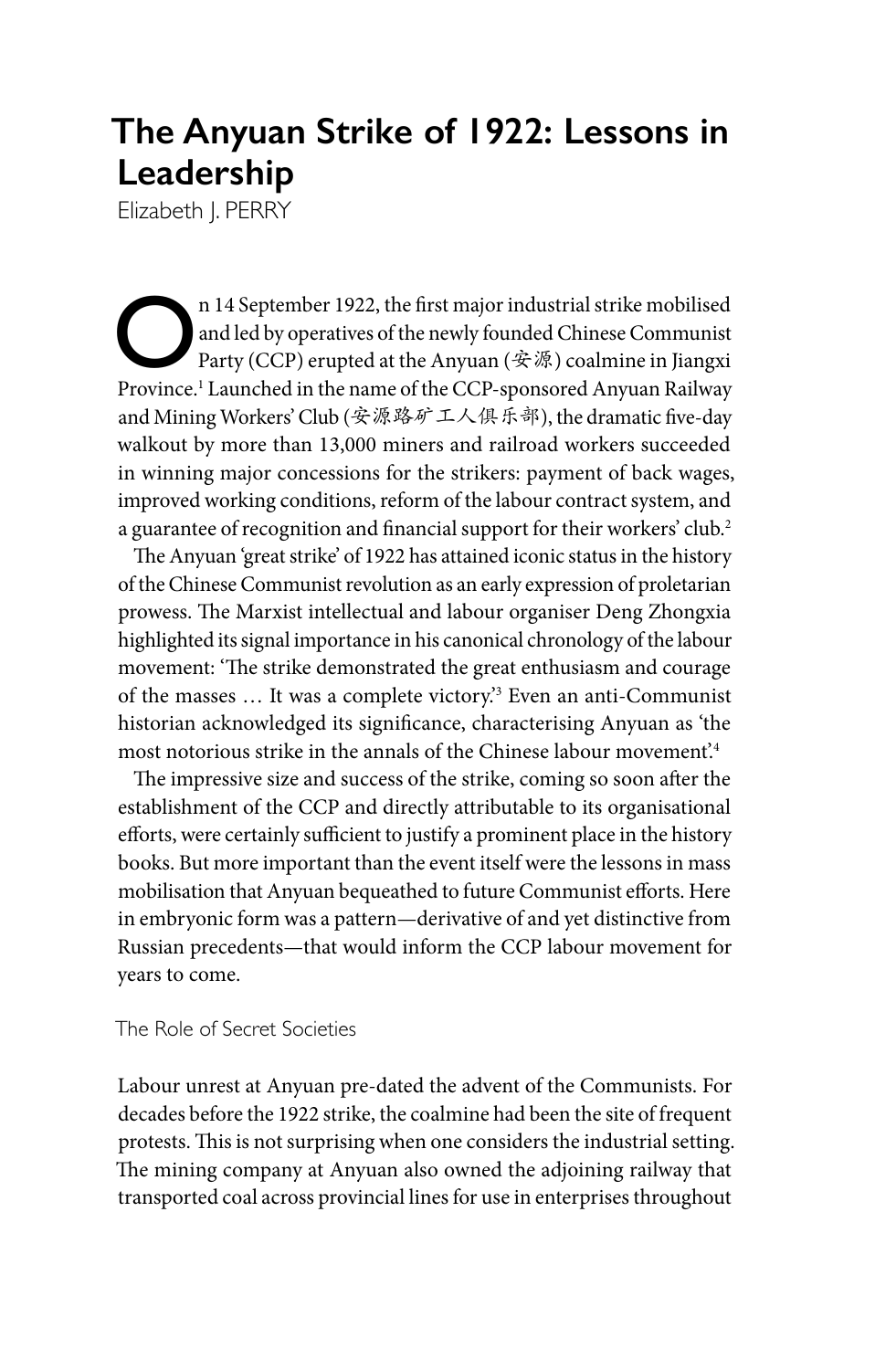the Yangzi River Delta. Sociologists Clark Kerr and Abraham Siegel, in their influential cross-national study of labour strife, identify coal mining and railroads as the two most consistently strike-prone industrial sectors due to the concentrated and interconnected working conditions.5 Anyuan was a combustible combination of the two.

Structural conditions alone do not automatically produce insurgency, however. To move beyond wildcat strikes requires premeditation and organisation. Social movement theorists point to the critical role of mobilising networks in marshalling popular protest.6 In the case of Anyuan, a secret society known as the Red Gang ( $(4\frac{1}{3})$  had performed this intermediary function since the opening of the mine in 1892. The Red Gang's chieftain, known as a 'dragon head'  $(\n&\text{#})$ , not only controlled the local opium and gambling dens, pawnshops and brothels; his lieutenants also acted as labour contractors for the mining and railway company, introducing fellow villagers to jobs in return for a hefty share of their wages. Quasi-religious initiation rites, magical charms and amulets, martial arts routines, loyalty oaths, clandestine codes, and the like heightened members' deference to Red Gang patrons and strengthened fraternal bonds of association and mutual aid among the rank and file. The gangsters-cum-contractors, while closely connected to company management, nevertheless stood to gain financially from increases in workers' wages. For that reason, they were motivated to leverage the secret society's symbolic and coercive power over the workers to organise strikes for higher wages.

When Mao Zedong and his fellow CCP cadres in the Hunan Labour Secretariat targeted Anyuan as a promising site for the nascent Communist labour movement, they realised that the Red Gang's hold over the workers would pose the biggest challenge to their ambitions. Following Lenin's revolutionary playbook, which was standard operating procedure for the new CCP, they initiated night-time classes for workers in hopes of instilling a radical ideology to replace the 'feudal superstition' of the secret society. Important as this pedagogical effort was, it soon became clear that CCP activities at Anyuan were not carbon copies of Soviet practices. Rather, these efforts showed an ingenuity and originality that would come to distinguish Chinese communism from its Russian roots.

Enter CCP Organisers Li Lisan and Liu Shaoqi

Credit for the tactical innovations that allowed CCP operatives to supplant Red Gang chieftains as leaders of the Anyuan workers belongs above all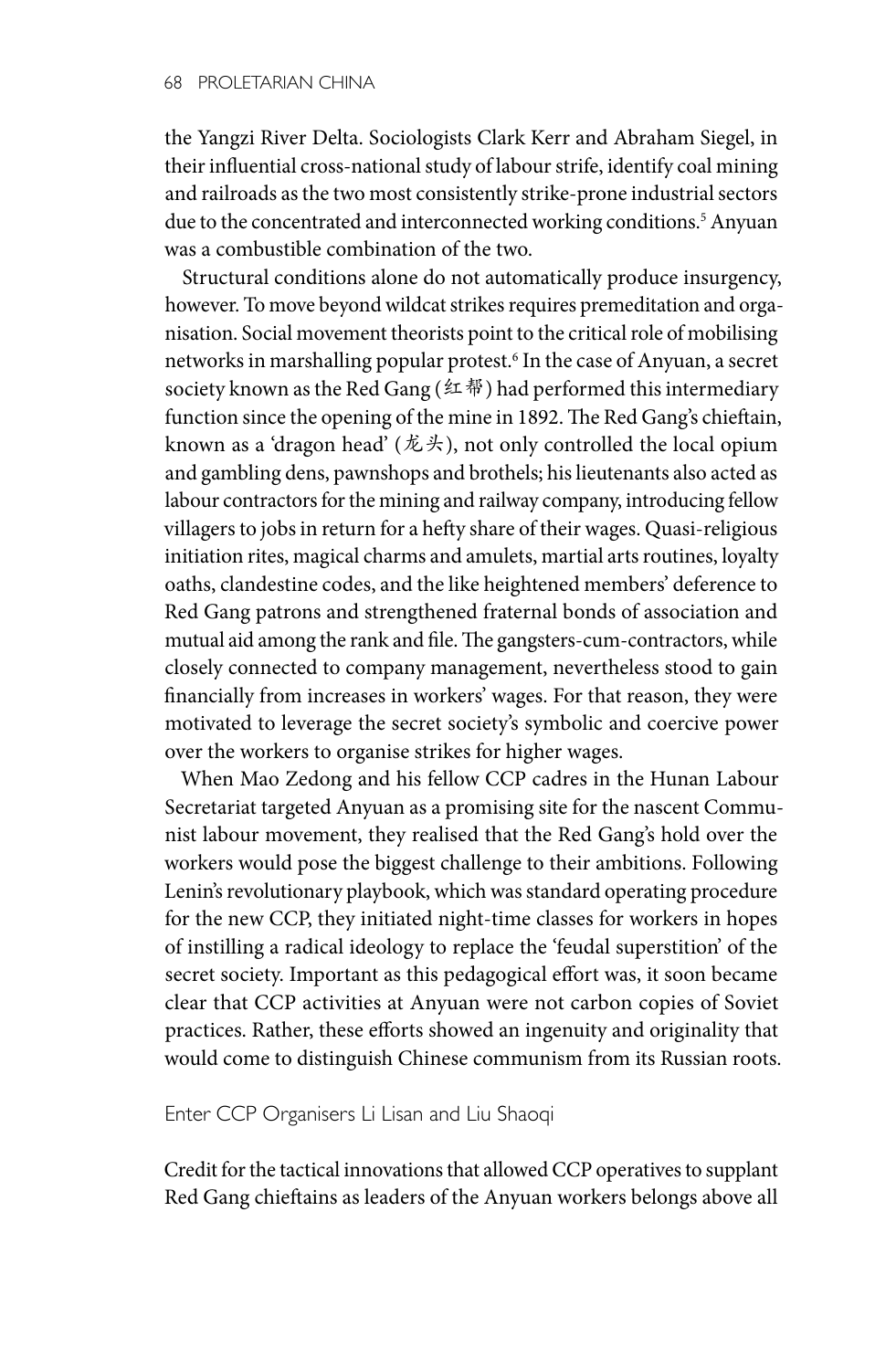to Li Lisan, a young activist from the neighbouring county in Hunan Province who had just returned from a work-study program in France. Introduced to Anyuan by fellow Hunanese Mao Zedong, Li leveraged both his insider knowledge of local customs and his cosmopolitan credentials to cultivate a charismatic persona that proved immensely appealing to the workers. His lively teaching style, eye-catching apparel, and reliance on familiar folkways—from lantern festivals and lion dances to religious processions—all contributed to Li's ability to recruit a large and loyal following among railroad workers and miners alike. Uninhibited in both personality and work style, Li Lisan's flamboyant manner was as alluring to ordinary workers as it was alarming to his Party superiors. Li sashayed ostentatiously around the grimy coal-mining town, dressed either in a long Mandarin gown or in a Western coat and tie, in a fashion designed to attract attention. When the shiny metal badge (acquired in France) that he sported on his chest generated rumours of his invulnerability to bullets, Li did nothing to dispel them. On the contrary, taking a cue from the Red Gang's 'dragon head', whose authority resided in his reputation for supernatural powers, Li actively encouraged the belief that he enjoyed the magical protection of foreign countries.

Li's personal magnetism and imaginative approach to labour organising enabled swift progress in moving from a workers' night school to a labour union (known euphemistically as a 'workers' club') to an all-employee walkout. On the eve of the planned work stoppage, Mao sent to Anyuan another young Hunanese labour organiser, Liu Shaoqi, to provide overall direction to the impending strike. Having just returned from training in the Soviet Union, Liu was known for his dour demeanour and a disciplined Leninist work style that Mao evidently believed would be useful in tempering the instincts of the exuberant and impetuous Li Lisan. Together, Li and Liu fashioned a winning formula that combined enthusiasm and energy with calculated restraint. The result was an ability to secure the support of secret-society notables and other key members of the local elite in addition to ordinary workers, garnering widespread public sympathy for the demands of the strikers. This was an approach that would serve the CCP well not only in the Anyuan strike of 1922, but again three years later in Shanghai's momentous May Thirtieth Movement.

Li Lisan came up with a stirring strike slogan: 'Once beasts of burden, now we will be men' (从前是牛马, 现在要做人). Significantly, the plea was framed not in terms of class struggle, but as a cry for human dignity.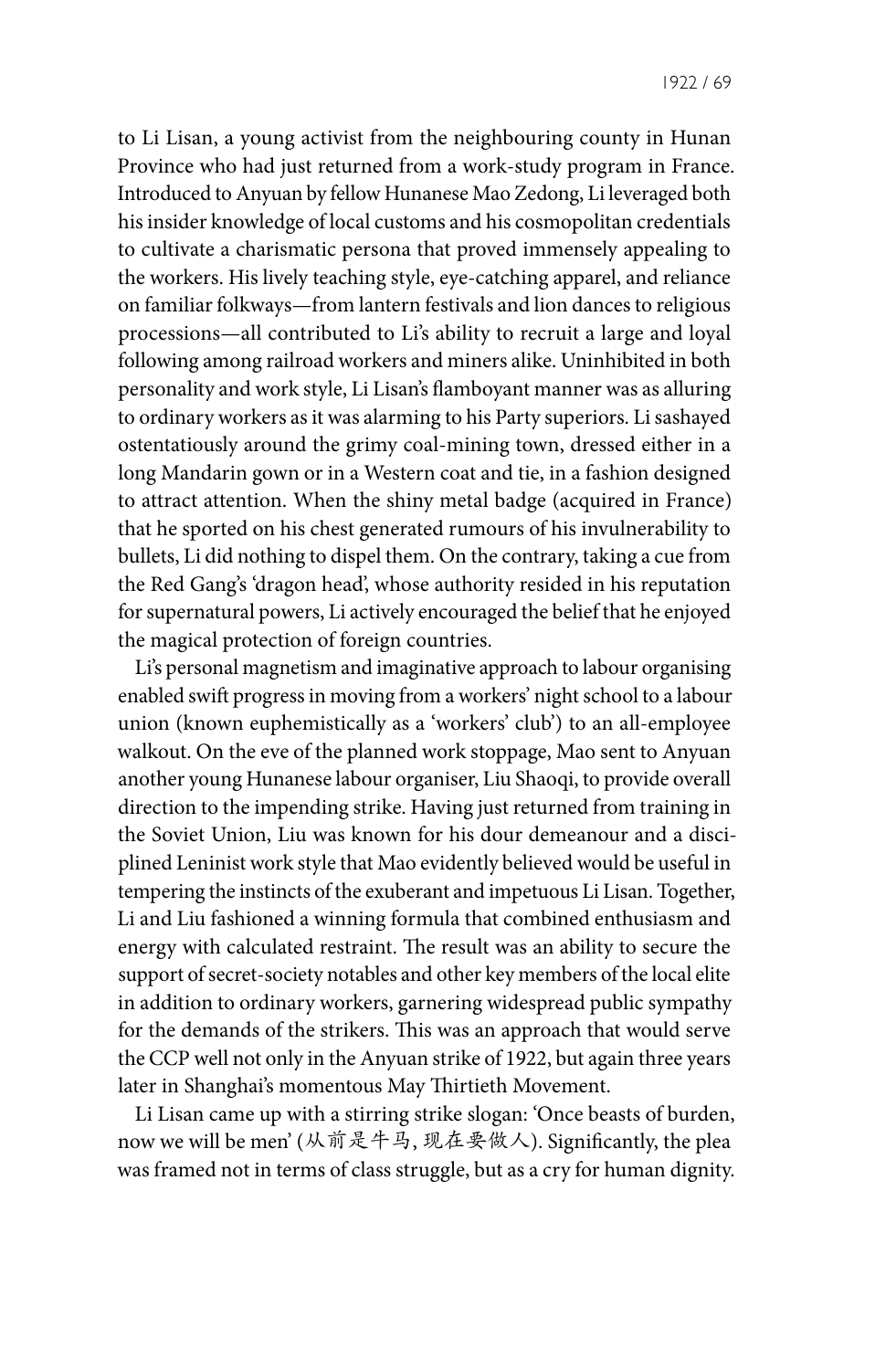This *cri de coeur* was elaborated in a strike manifesto, also composed by Li Lisan, that emphasised the desperate and defensive motivation behind the work stoppage:

Our work is so hard and our pay is so low. We are often beaten and cursed, robbing us of our humanity … We want to live! We want to eat! We are hungry! … Forced to the breaking point, we have no choice but to go on strike as a last resort … We are willing to give our lives to reach our goal. Everyone, strictly maintain order!7

As the manifesto implied, and as Liu Shaoqi insisted, public support would hinge on the ability of the strikers to prevent disorder. With thousands of unemployed workers milling about the town of Anyuan at the time, the possibility of violent conflict between strikers and strike-breakers was of particular concern. Aware that the key to keeping order was the cooperation of the Red Gang, Liu Shaoqi instructed Li Lisan to pay a visit to the 'dragon head' to seek his assistance. Bearing a bottle of liquor and a rooster—the elements of a Triad sworn-brotherhood ritual—Li and several members of the workers' club who were also Red Gang members proceeded together to the secret society lodge. Li strode into the main hall, placed his gifts on the altar, and, using Red Gang codewords that his followers had taught him, indicated his desire to be inducted as a member of the secret society. Seeing that the dragon head was pleased to welcome him into the fraternity, Li shared news of the impending strike and requested that the secret society shutter its opium and gambling dens and suspend all looting operations for the duration of the walkout. When the Red Gang leader pounded on his chest to indicate assent, the strike was called.

The strike began at 2am in the railway yard. Within two hours it had spread, by careful prearrangement, to the entire workforce. At each of the more than forty work stations, yellow flags bearing the characters for 'strike' (罢工) were unfurled and patrols were stationed to ensure that no-one entered the premises. Workers were instructed to return to their homes or dormitories to reduce the likelihood of violence. The impressive public order that prevailed during the strike reassured local officials and the business elite, who played an important part in negotiating a generous settlement. After five days off the job, with no injuries or major property damage, the strikers won agreement to their demands,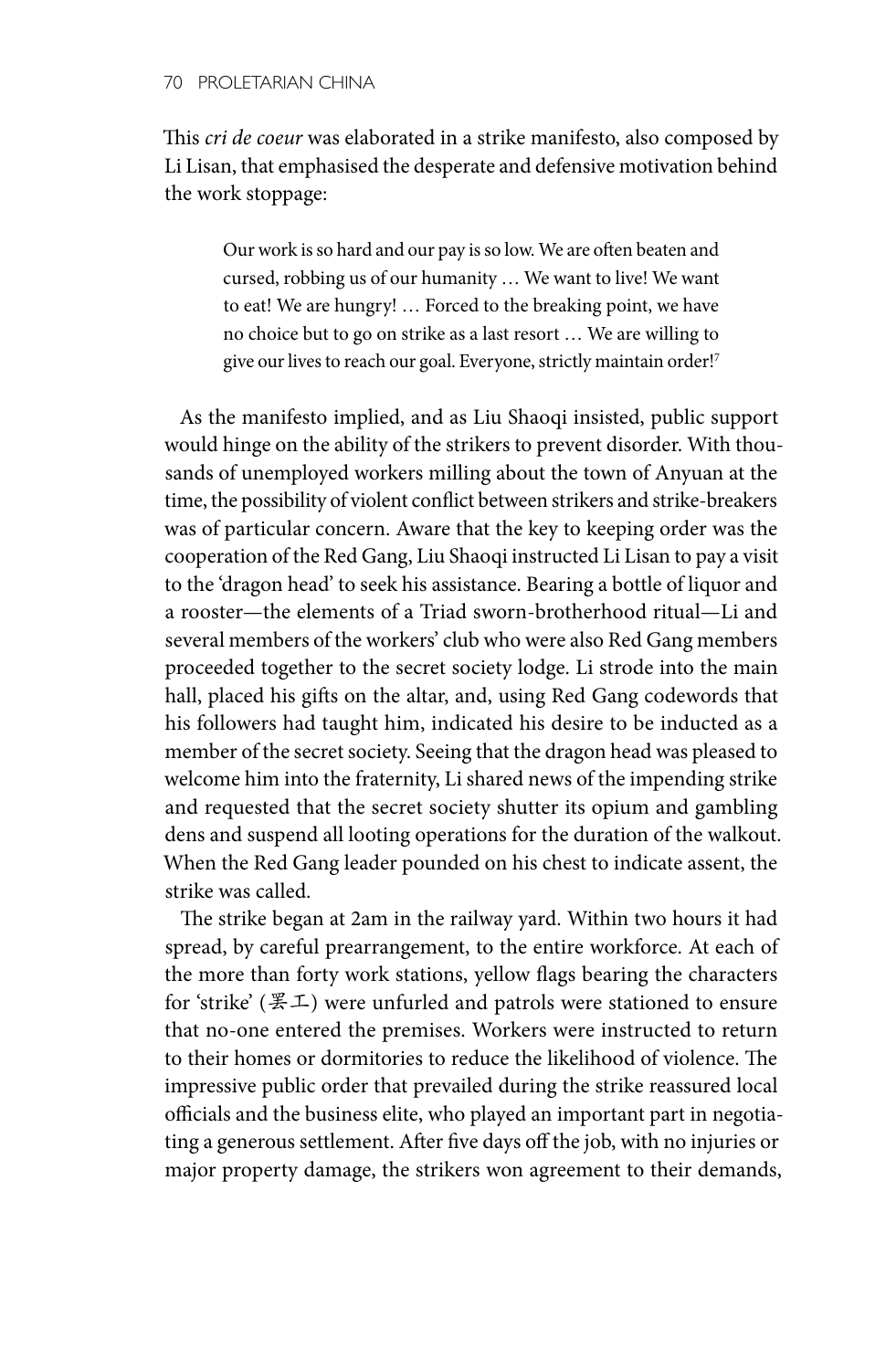resulting in a substantial wage increase along with the company's pledge of recognition and financial support for the CCP-sponsored workers' club.

## From Anyuan to Shanghai

Historians and activists alike have attributed the stunning strike victory at Anyuan to the power of a unified, militant workforce, but leadership was also decisive. Li Lisan's unbridled ebullience and Liu Shaoqi's steely discipline made for a powerful combination that was at once appealing and effective. While studies of contentious politics have paid considerable attention to the importance of structural conditions and network mobilisation in generating and sustaining popular protest, they have had far less to say about the catalytic contributions of protest leaders.<sup>8</sup> Yet an examination of the history of the Chinese labour movement makes clear that skilful leadership was a key factor in distinguishing CCP-sponsored actions from wildcat strikes or strikes sparked by secret societies.

From its inception, the CCP was attentive to the importance of leadership. Systematic instruction in leadership techniques figured prominently in the training of cadres, beginning with the Peasant Movement Training Institute (农民讲习所) established in Guangzhou in 1923—and continuing with the nearly 3,000 Party schools (党校) that operate across China today.9 The earliest teachings were based on Soviet methods of agitprop, but over time the revolutionary experiences of the CCP itself provided rich material for emulation. The Anyuan 'great strike' is among these paradigmatic exemplars.

That the CCP regarded the Anyuan strike of 1922 as a model of labour movement leadership was already clear three years later, when the Party tasked Li Lisan and Liu Shaoqi with joint responsibility for directing another critical labour protest.<sup>10</sup> In the spring of 1925, a strike wave broke out in Japanese-owned cotton mills in Shanghai. On 15 May, a Japanese foreman killed a cotton worker active in the strike during a factory confrontation. CCP propagandists took the initiative in publicising the worker's death, generating widespread sympathy for the mobilisation. On 30 May, throngs of supporters—mostly workers and university students marched through the streets of Shanghai's International Settlement to express solidarity with the strikers. When British police unexpectedly fired on the demonstrators, leaving ten dead and another fifty seriously wounded, the historic May Thirtieth Movement (五卅运动) was born.<sup>11</sup>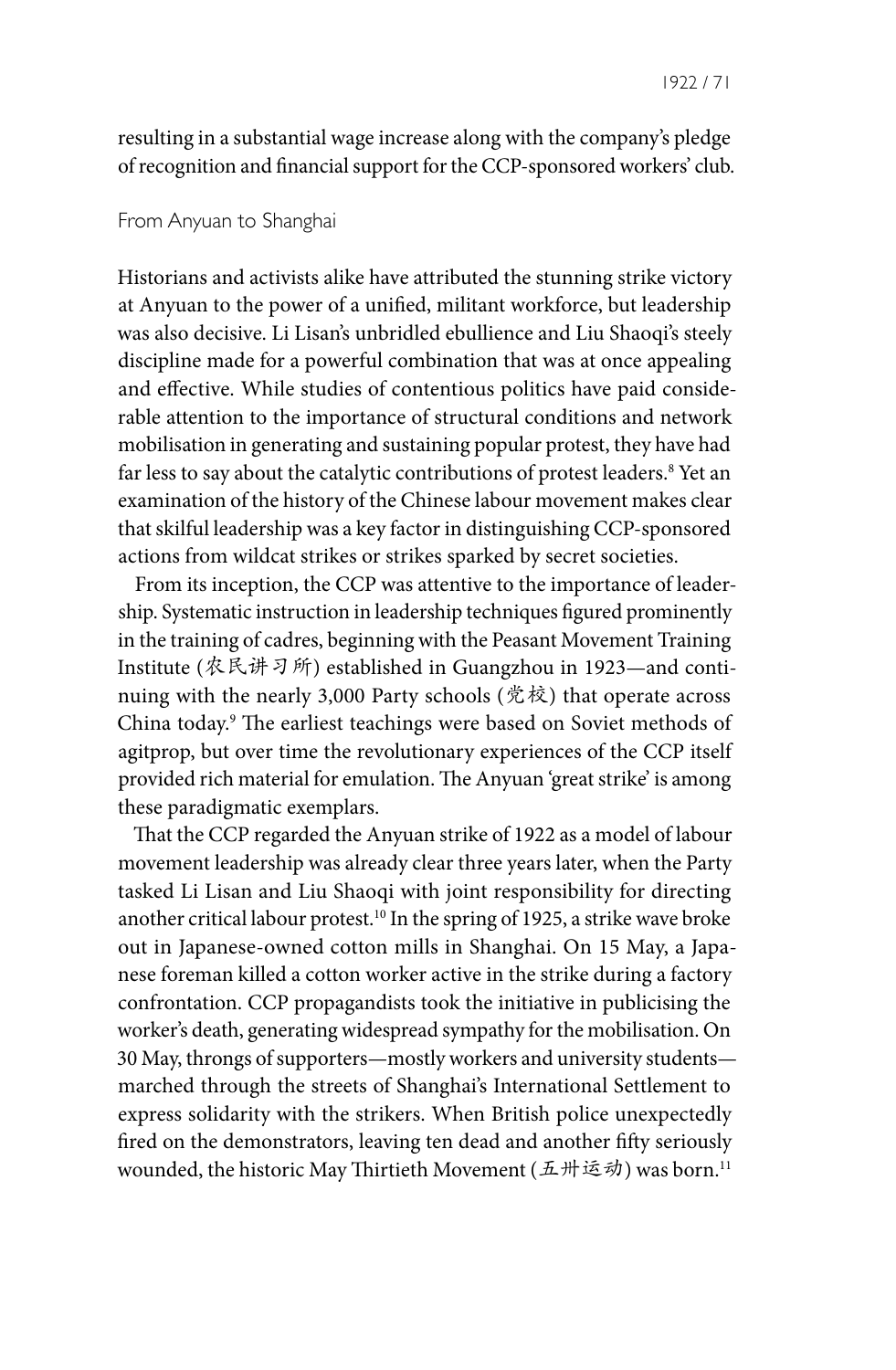The tragedy of May Thirtieth presented the Chinese Communists with an extraordinary political opening, which they were quick to seize. The very next day, the CCP-sponsored Shanghai General Labour Union (总工会) (GLU) was inaugurated under the chairmanship of Li Lisan and general management of Liu Shaoqi. As had been the situation at Anyuan, domination of the labour force by secret societies—in the case of Shanghai, the infamous Green Gang (青帮)12—posed a major obstacle to Communist inroads. As had also been the pattern at Anyuan, Liu laboured quietly behind the scenes to curb the threat of violence and cultivate support among the local business elite while Li cut a more flamboyant figure. At the invitation of a Green Gang bathhouse proprietor, and with Party approval, Li was duly initiated into the secret society. As a British police report observed with alarm at the time, 'Red and Green Gangs have joined forces with labour agitators ... and given allegiance to Li Lisan'.<sup>13</sup> In part because of these gangster connections, the GLU was able to turn the May Thirtieth Movement into a strike wave of unprecedented scale. In Shanghai alone, more than 200 enterprises with more than 200,000 workers participated. Factory foremen and labour contractors, many of whom had gang connections, were crucial in sustaining the walkout. They assisted the GLU in distributing strike pay to the idled workers from a fund donated by the city's Chinese Chamber of Commerce.

Maintaining order in the industrial metropolis of Shanghai proved a good deal more complicated than had been the case in the company town of Anyuan, however. Rival labour unions controlled by competing gangster networks presented an ongoing challenge to the GLU. So, too, did unruly workers who insisted on grabbing more than their fair share of strike pay. The resulting disruption of public order generated concern among the business elite, who—three months into the strike—were growing tired of the GLU's incessant demands for strike fund contributions. By late August, the GLU felt compelled to declare an end to the work stoppage. Although the negotiated settlement offered only modest gains for the strikers, it served the important political purpose of establishing the GLU as the recognised representative of organised labour in the city. For the next year and a half, until Chiang Kai-shek turned on the Communists in the bloody massacre of 12 April 1927 (see S. A. Smith's essay in the present volume), the CCP wielded considerable influence as the voice of labour in China's industrial capital.